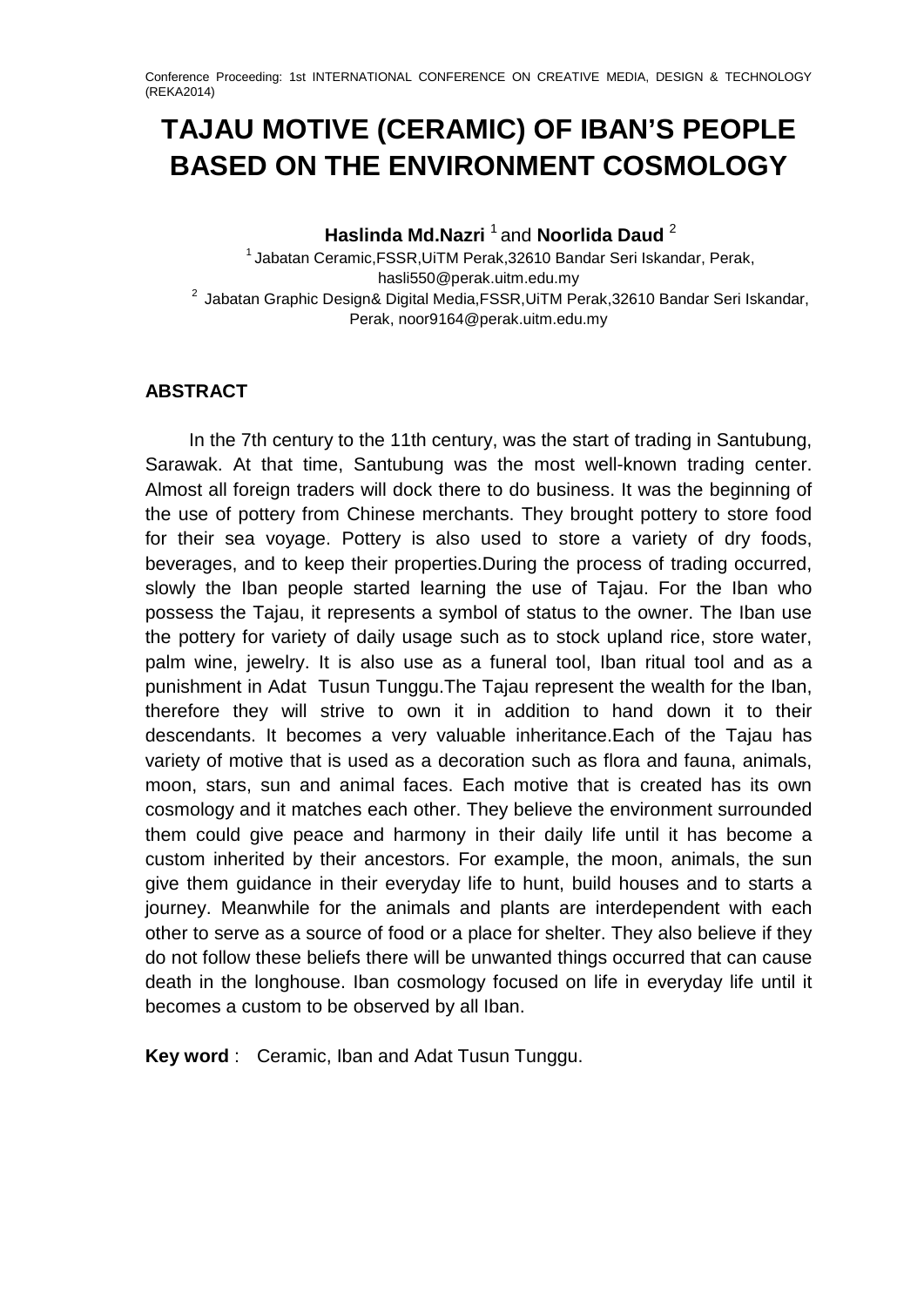#### **INTRODUCTION**

Malaysia is a country rich in diversity and racial and ethnic uniqueness. Even with people of different races, but Malaysia does not face the problem of the differences.This makes Malaysia a country full of colours and own uniqueness.Sarawak is known by the name of 'Negeri Bumi Kenyalang' with people from different tribes.

There is about 30 ethnic groups in Sarawak. Iban people is the largest tribe in Sarawak followed by Chinese, Malay, Bidayuh, Melanau and other ethnic tribes. Ibans are divided into several tribes, for example, Balau, Sembayau, Lemanak and others.In ancient times the Iban was very well known as a reliable and courageous fighters in headhunting and piracy. The Iban mainly lives in the rural areas compared to urban areas. This is because many of them practice the traditional economy activities such as farming, animal breeding, and collecting forest produce.

The Iban has their own unique tradition and they hold it strongly to it in their daily life. From a religious perspective, they worship a god called 'Singalang burung' and bird god of war. But now, many of them has converted to Christian.

The Iban customs and culture are important to them. This is so clearly reflected in every ceremony associated with the customs and culture is celebrated with joyous regardless in rural or urban areas even in terms of age groups irrespective whether they are young or old. As a result of this belief of the Iban customs and culture, it still survives until now and will not obsolete in time. Other tribes also have to continue their ancestor's customs and culture so that the new generation will still be able to see and experience the uniqueness of their customs and culture. If this customs and culture is not carried on, possibility the future generation will only learn the customs and culture in the museum or through reading.

#### **PROBLEM STATEMENTS**

The culture of Iban community in Sarawak has been exposed to many cultural influences from outside which resulted in the existence of multiculturalistic element in the indigenous culture:

*"i examine the consequences on iban society of brookes and later, british influences. The brookes introduced to control, administer and sustain the iban as a socio-cultural group in its right with in a multi –cultural Sarawak society"*

[Peter Muluk Kedit(1980:11).Modernization among the Iban of Sarawak,Kuala Lumpur Dewan Bahasa Dan Pustaka Kementerian Pelajaran Malaysia.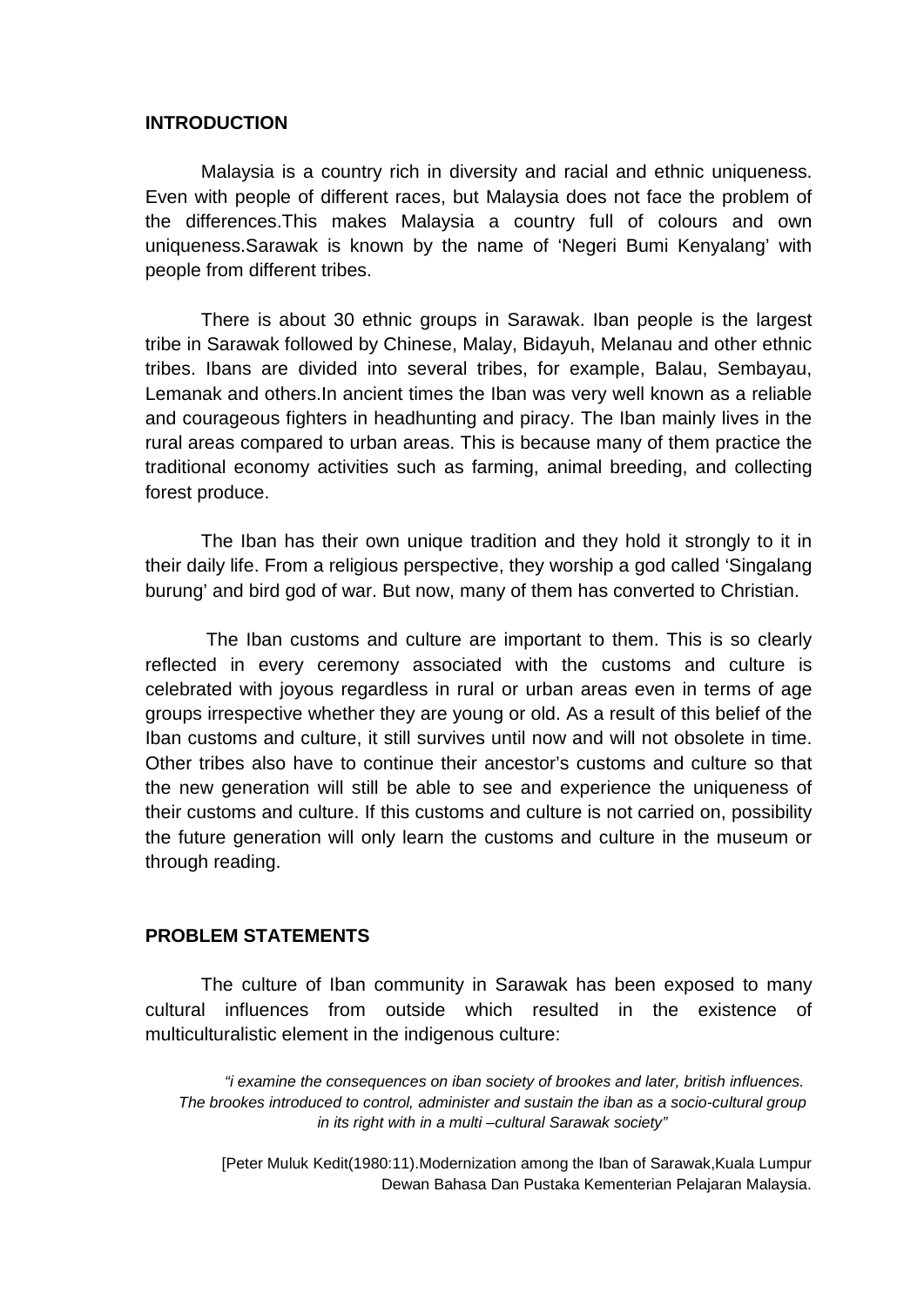This situation also rose because most of Iban community was immigrated from longhouse to the city (urbanization process). Iban community nowadays prefers to be modernized life style and live in the cities instead of staying in the longhouse. During this migration process, there are no longer practices their traditional cultures on their real life. On the other hand, the religion factor also influences Iban community heedless about their traditional culture.

Furthermore, there are too many Tajau where as each motif represent different type of meaning according to which part and division this community allocated. Unfortunately, this situation is much different from those early days compared to now day; it is very hard or rare to find Tajau in their house.

Sometime, even thought there are Ibannese lives together in the same division or territory; they do able habitually practice different real life –style culture. There for, it is crucial to study further on this specific research area to understand in –depth on Iban real culture.

### **LITERATURE REVIEWS**

Among the many people of Asia, those of the great island of Borneo developed a most special and lasting regard for large jars. They used them in their daily lives: to keep water cool and sweet, to store rice and other staples securely from pests, or to brew rice –wine during festivals. Above all, jars were collectors 'items. The lined the walls of family room and communal galleries. The farmers who owned them knew many different types. Most precious among them jars handed down over the generation. As the treasure *pusaka*, such jar was surrounded with beliefs and legends. They were treated with ceremony and respect. Privileged families used them as ossuary's for the bones of their dead.

For example the *Iban* have recognized eight types of value jars and have special names like *Ghuchi* or *Gusi, Sergiu, Ningka Bendar*, *Menaga,Bertanda Bendar, Begeri, Rusa Randok, Salang* –alang for them. The *Iban* place high value on the Satsuma jars which they call singa-raja (King of lions).

The popularity of jars amongst our people is enormous and they have made use of then for multitude purposes. Apart from the being symbols of wealth and social status, jars are also used in the daily lives of our people, such as to keep water cool and sweet, to keep the food safe from rats and insects and to brew famous rice-wine, *tuak*. Rice- wine is needed for the festivals, events like hair cutting and ear piercing to the major ceremonies of harvest and marriage during which a great amount of rice-wine is consumed by all who participated in the festivity as a form of cleansing.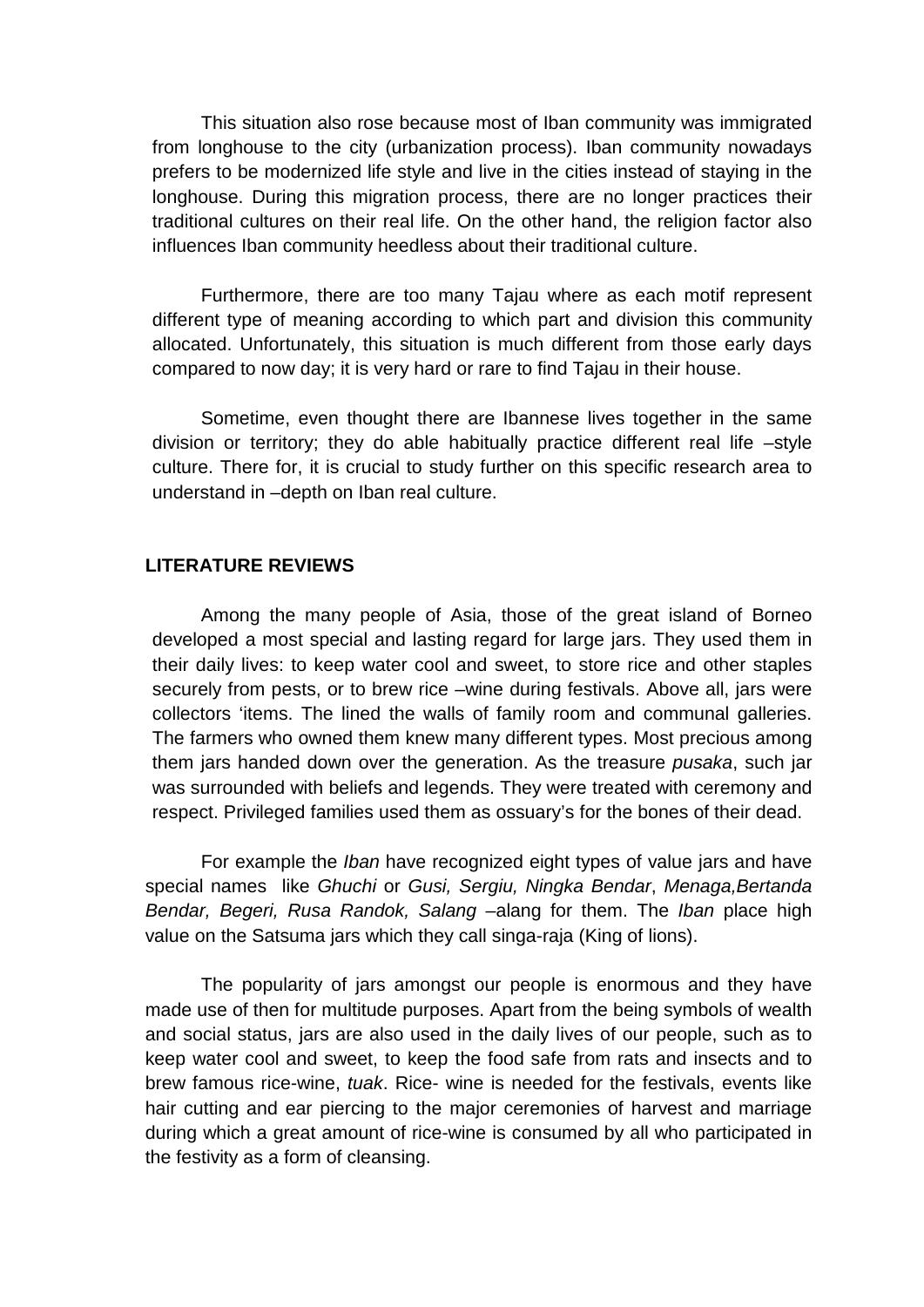Jars have inspired elaborate customs and beliefs. In the olden days, if jar was worth 'one slave' and was smashed by someone who could not afford to replace it, he or she would have to become the slave of the injured party for life. Even if he could replace the jar, he still had to make further compensation, usually pigs and chickens to alleviate the distress caused to the injured party. This and other customary laws were imposed to ensure that jars remained relatively safe.

Jar like the *Guchi* or *Gusi* which are associated with myths and belief have been thought to be abodes of spirits and household gods. Some jars are believed to possess the power of foretelling future events and the power of summoning spirit thought the sound emitted when struck. Other jar also has believed to possess magical power and can heal illness. Jar likes these are looked upon as something to be respected and avoided as appropriate homage has to be paid to them, to feed them and to take great care of them, otherwise bad fortune would befall the owners. The indigenous people have become so involved with jars they can even differentiate their sexes. A jar which has a higher and wider shoulder is regarded as a female while one having a sloping shoulder and more rounded body is a male.

### **ADAT TUSUN TUNGGU ( Legal culture or Adat Custum)**

Heppell [1975] said this practise for "strengthening the soul" is the *Iban*  way of social control mechanism in their society. He pointed out that the ritual (tunggu) was the earliest system of making reparation in *Iban* society. However, out of these conversation of ritual payment came out the secular payment of fines and compensation (rukun).

Adat Iban [Sarawak 1993:110] states that "tunggu" means restitution; and that two idea constitute the rationale of payment: (i) it is a settlement between individuals, and (ii) it also covers 'the idea of appeasement, atonement or restoration of the physical and spiritual well-being of the community'. There is no element punishment. It further adds: "In term of settlement, the offender shall provide "tunggu" in the form of "mungkul", and in terms of appeasement, atonement or restoration, the offender shall provide "genselen", "pelaso menon", "pati nyawa"or whatever the case maybe".

Example: To defecate in a person's farm is a breach against taboo...The offender shall rectitude or *tunggu* of 4 *mungkul* and a *genselan* of one chicken and *kering semangat.* It means that 4 mungkul is a form of settlement to pacify of the farm owner. A *genselan* of a chicken and a *kering semangat* (soul strengtheners) are for the appeasement or atonement of the *padi* spirit and the farm.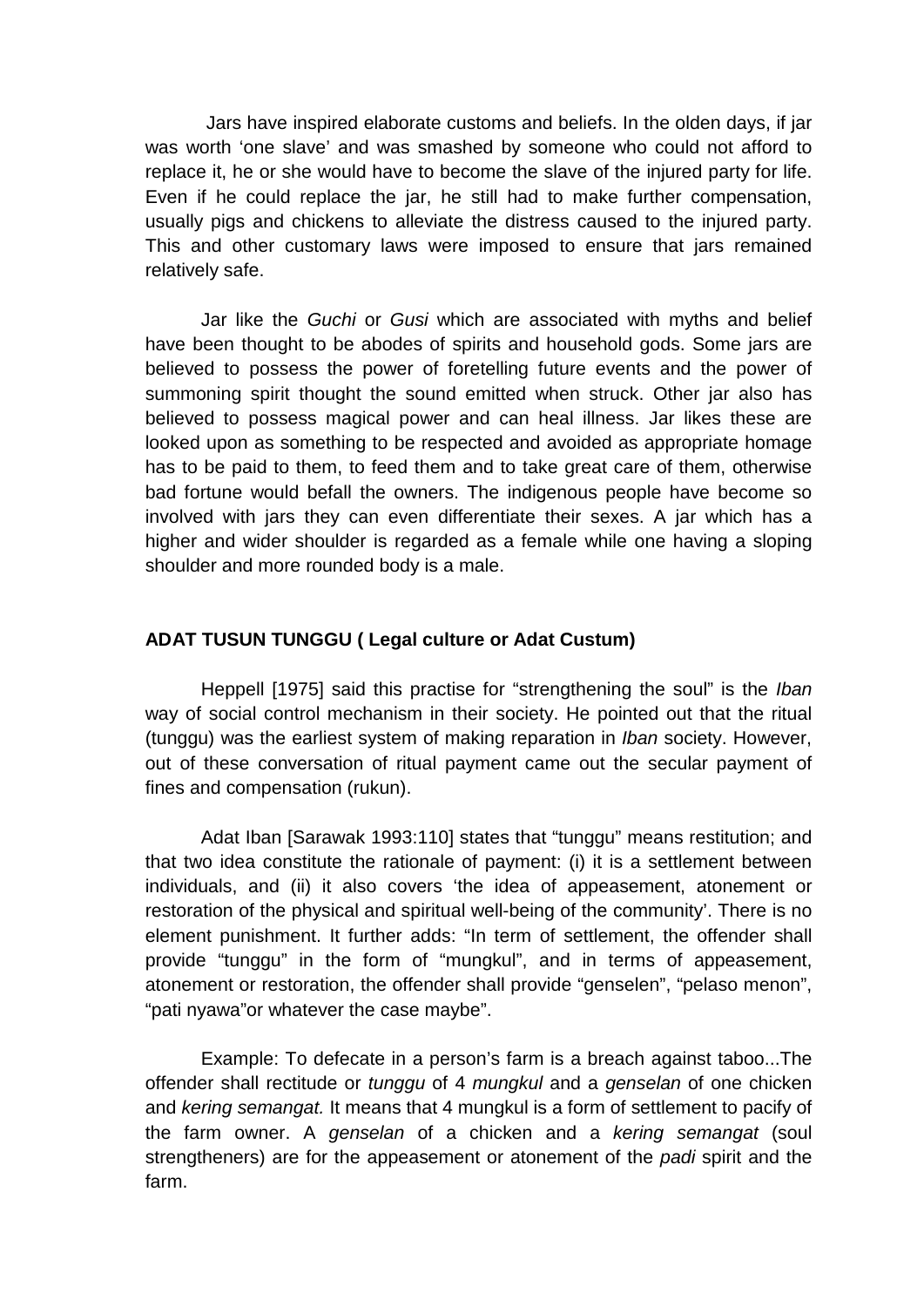They are for restoration of the state of the souls of both the offender and the farm owner to their normal selves for the sake of their physical and spiritual wellbeing.

It should be noted that the monetary value of the *mungkul* is small. In the olden days, the "mungkul" means a small jar. Nowadays, Adat Iban gives the value of one *mungkul* to the equivalent of RM1 (One Malaysian Ringgit). This does not deter from the fact that it is a strong deterrent for an offender not to repeat such act or to prevent others from committing a ritual offence. For the *Iban* strongly believe that any breach against an *adat* without paying a *tunggu*  would lead to the offender to become *busong* or spiritually curse.

That means the offender will be visited with ill luck. It is in a way, a psychological determent, and an effective mechanism of social pressure by a longhouse community to *adat* offender. Hence, *Iban adat* customs require that in addition to monetary value of reparation, ritual payments have to be made by the transgressors to compensate for damage done on the victims" souls. The ritual fines were meant for the victims to make propitiatory rites to cleanse the injury against a guidance spirit.

### **METHODOLOGY**

Qualitative approach is can be a basic way in conducting a qualitative research. It can describe either explicitly or implicitly, the purpose of the qualitative research, the researcher's roles and the stages of research and the method in data analysis. There are two qualitative approaches whereas known as ethnography, grounded theory and also referring the theory of Erwin Panofsky, the Art Historian.

### **Primary Data**

Survey is the option to find the problem in this research. Thought observations in Pot of Heritage Earth Ware Pottery Exhibition 2009, showcased in Ceramic Odyssey from China to Ulu, artwork at Kampung Budaya Sarawak, the researcher will find out the ceramic jar (Tajau) used in Iban Fine Customary Law 'Adat Tusun Tunggu'.

### **Secondary Data**

The source from books, journals and internet will be used as additional references and to gain knowledge and information. There also report from other researchers will be referred to compare the study.

To complete the study references, source from newspaper, magazine and television program will also be used to update information in the area of research.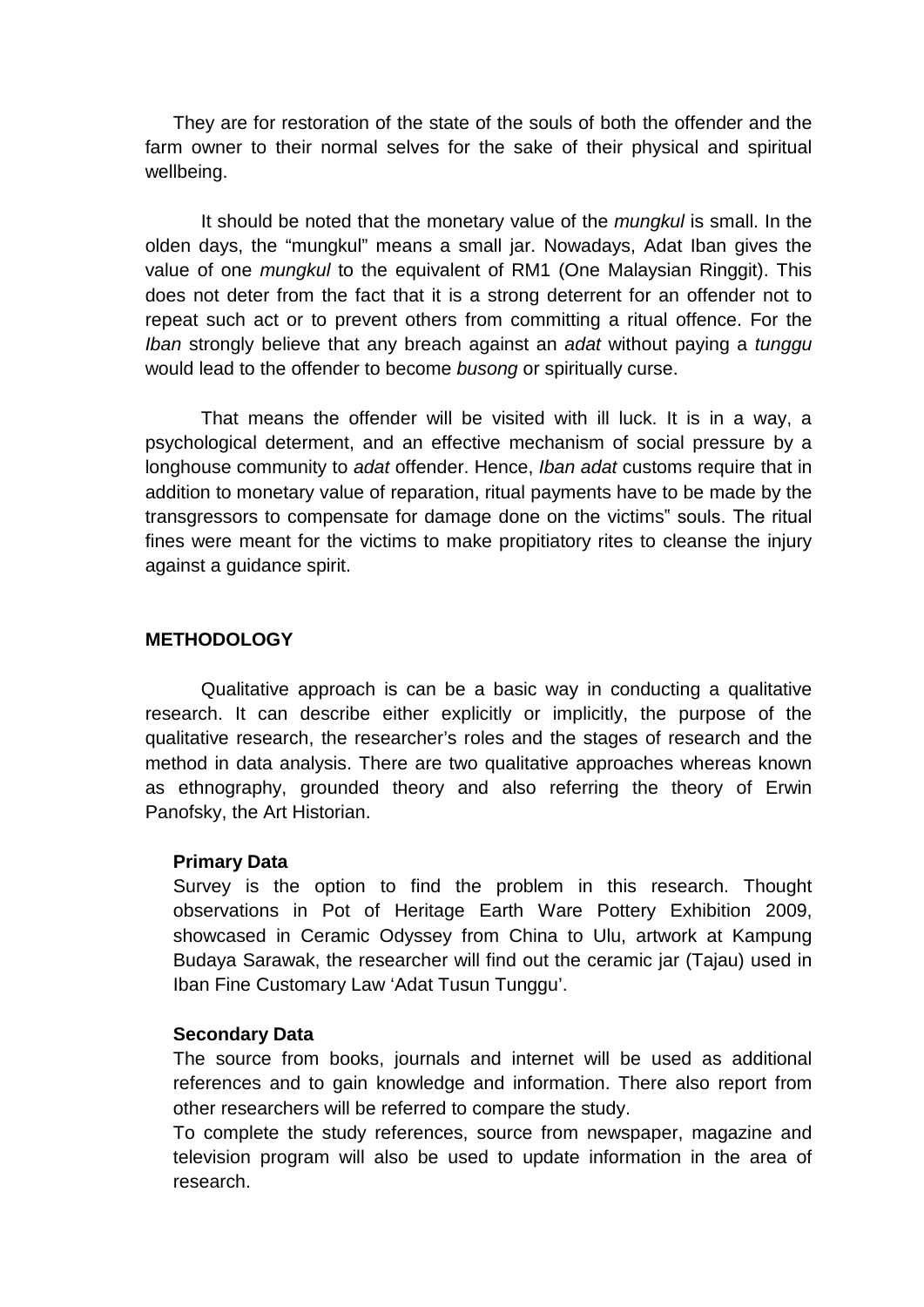# **RESULTS**

Pottery used as a fine for the offense in AdatTusunTunggu in the Iban community

| Types of ceramic | <b>Type of guiltiness</b>                                                                                                                                                                                |
|------------------|----------------------------------------------------------------------------------------------------------------------------------------------------------------------------------------------------------|
| 1.Uta            | Disrespect visitors to the house.<br>Damaging other people's property.<br>Entering the room of woman still in<br>confinement after the 'bermanang'<br>ceremony.                                          |
| 2.Menukul        | Hurting people.<br>Take other people things without<br>informing the owner.                                                                                                                              |
| 3. Alas ngerang  | Cut the 'sengkeyang' tree at other<br>people house because it disturb<br>the paddy owner (spirit).<br>Quarrel in the house during the<br>ceremonial gathering to redeem<br>the shame of the house owner. |
| 4.Rusa           | People who accused other have<br>the ability to swear (Tepang) to<br>redeem the shame of the accused.<br>people who insulted someone as<br>'ulun' slaves is to redeem the<br>shame.                      |
| 5.Alas           | Stealing higher rank people things<br>'sadu' because it can be accused<br>of taking a charm (batupadi).<br>Punishing those who fought during<br>the celebrations.                                        |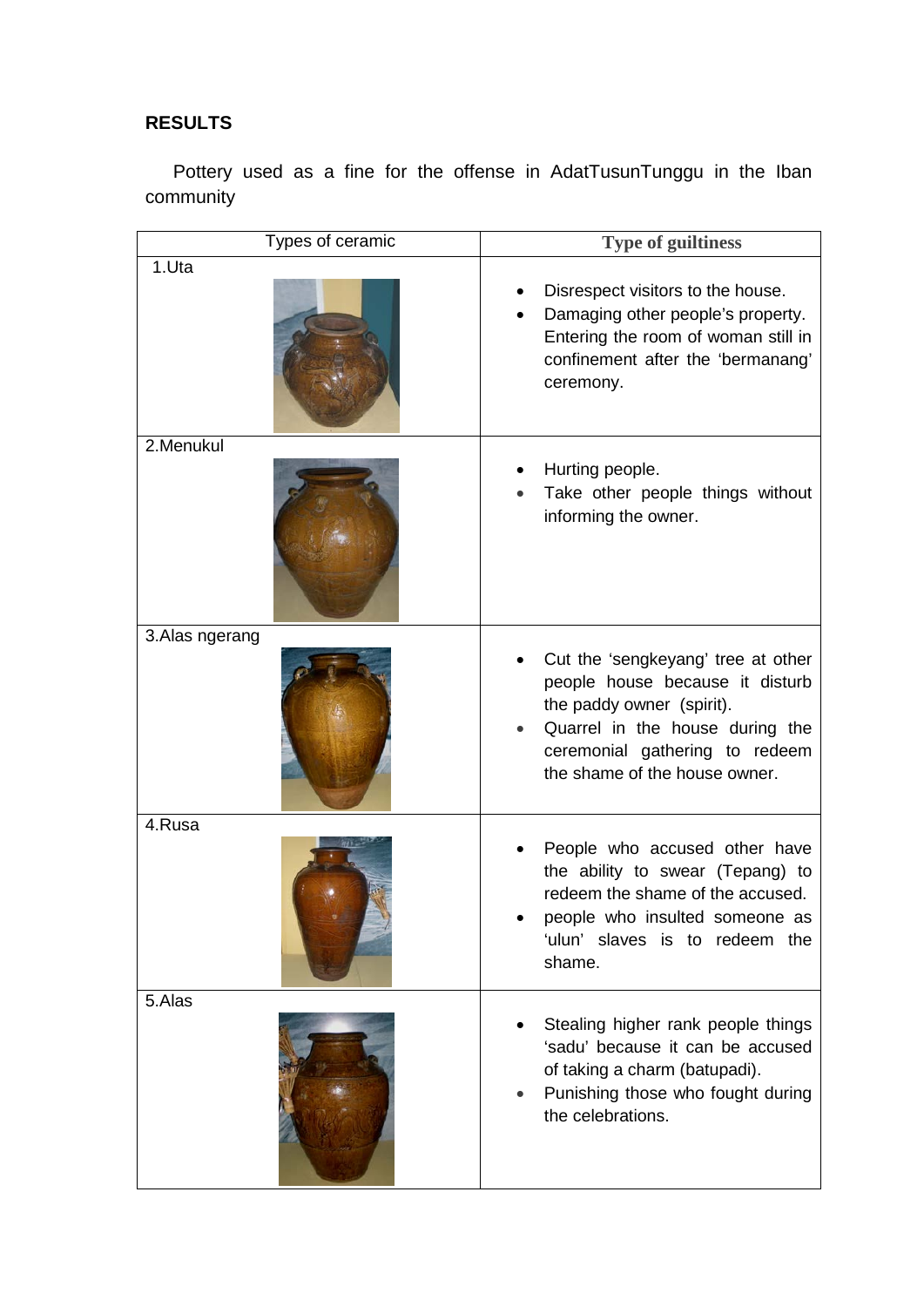| 6.Nangka bertali |                                                                                                                                                           |
|------------------|-----------------------------------------------------------------------------------------------------------------------------------------------------------|
|                  | Fine some who causes a fire at a<br>long house<br>to redeem offenses of murder                                                                            |
| 7.Ningka         |                                                                                                                                                           |
|                  | Used to pay a penalty if someone<br>$\bullet$<br>kills@ repay for life to prevention<br>slaved. Pottery of this type used<br>by the people with position. |

Figure 1

From the research done, the patterns used in the Iban pottery consist of several categories: animal motifs, myths, and cosmology. Here are examples of motifs used:

- a) dragon
- b) flora
- c) fauna
- d) stars
- e) moon
- f) sun
- g) ocean waves
- h) animals

# **Iban motif ceramics selection based on environmental cosmology Dragon motif**

According to the Iban belief, dragon motif that is on pottery must be placed in pairs. This is because, the Iban believe that every motive cannot be placed singly or alone. They believe that every living thing in this world are born in pairs and mutually need each other. For example, the male must be partner with female to complete this life. Therefore married couples exist, followed by children and grandchildren. The onset of the spouses, it has now become a big family. So, it has completed their lives in this world. That element is placed in the use of the dragon motif on the Iban pottery.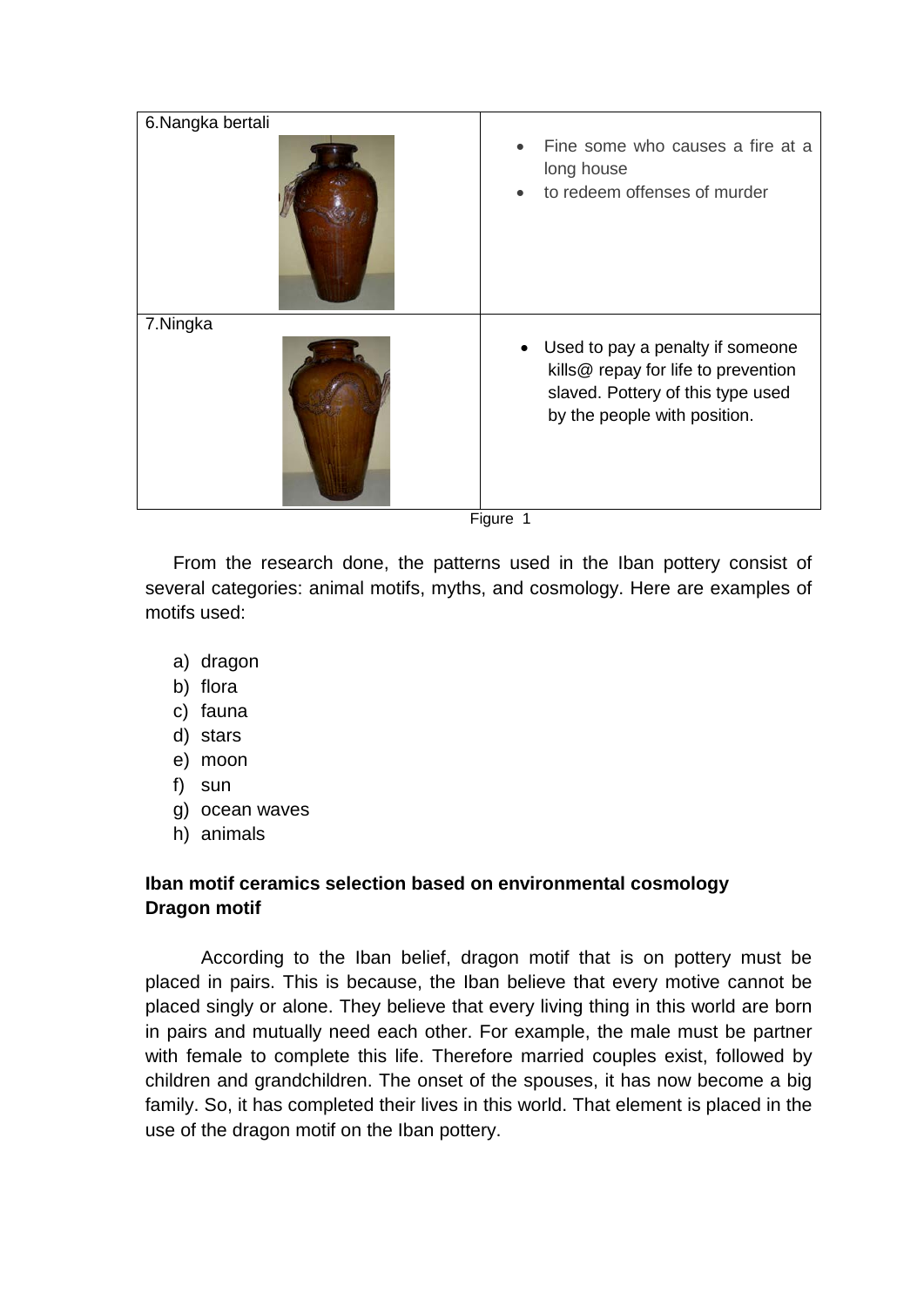If the motif drawn singly, it's not completed or called as 'kera sumbang'. When it is incomplete, the Iban believe there will be evil spirits that will come and interfere in turn will cause bad things to happen such as death, drought, and natural disasters. Iban grow rice as their economy, if a long drought occurred will cause the rice will die and the longhouse occupants will fall sick.

In the event of an act of the longhouse that can violate customary law, this will cause bad things to happen. They believe that all acts done daily intertwined with each other. Therefore they have to protect it. (See figure 2)



Figure 2

# **Flora and Fauna Motif**

If you look at the motives on the pottery there are also other motives such as flora and fauna. In Iban belief, they believe in the concept of perfection and harmony. This can be explained by their belief that every living thing lives under one roof or canopy. For example, the creeping plants provide a food source to animals and provide a place to shelter. This concept describes the plants protect and care for the creatures surround it. It was a complete perfection in an Iban motif on pottery. (See Figure 4)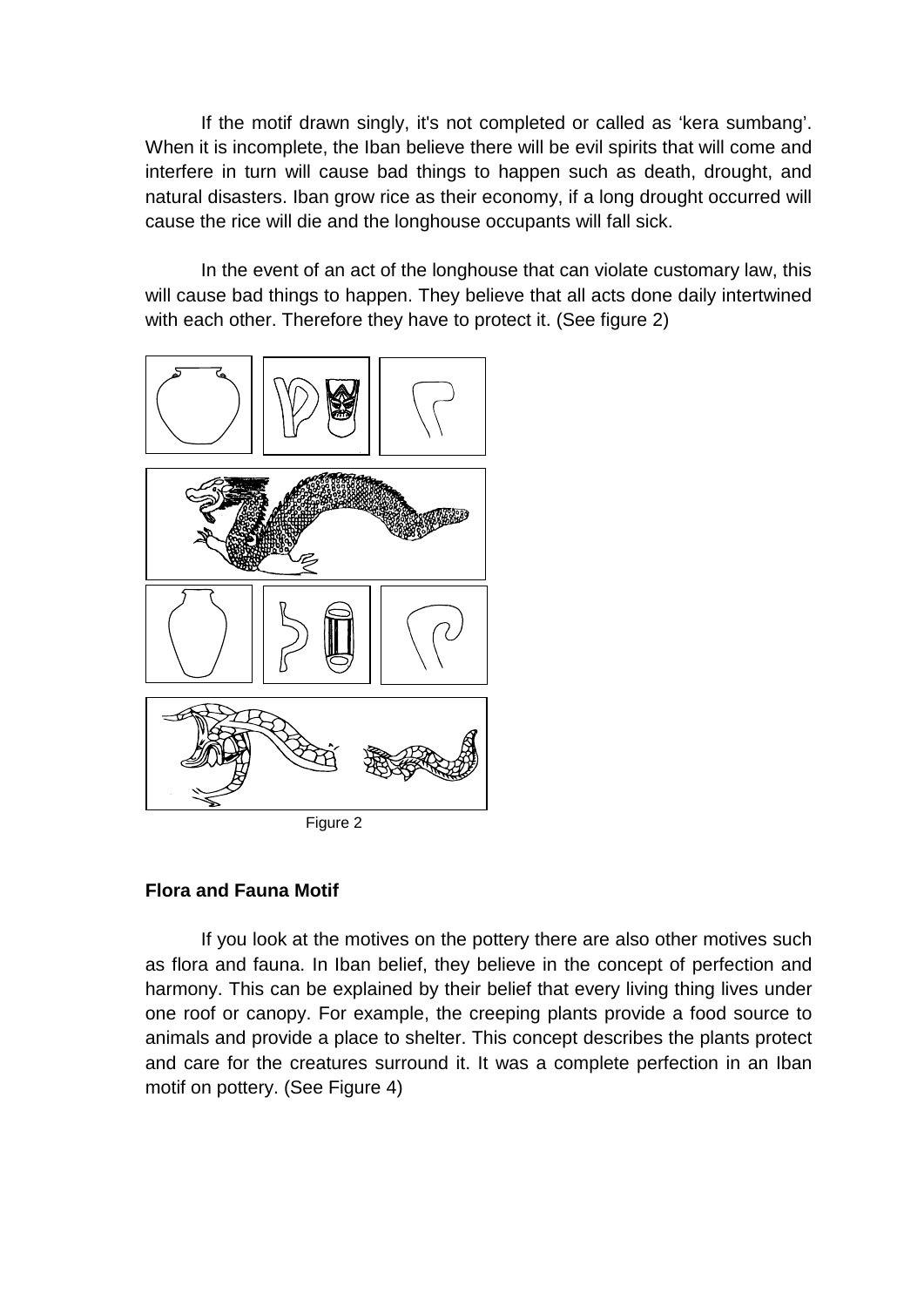

### **Star, moon and sun motif**

There is also a motif based on the moon, the stars, the sun is on the Iban pottery. The Iban people believe in the existence of the gods in the sky. Thus the motifs used in the pottery. This show greatness, honor with the existence of these gods. Iban believe that their daily lives are intertwined with the universe.

In their belief star motif with diverse vertex represents a significant and has their own importance. They believe on a full moon, the Iban are not allowed to be out of the house, if not follow the traditions of this interest, unfortunate things will happen. (Noria Ana Tugang 2004)

It is clear Iban cosmology emphasizes life in everyday life until it becomes a custom to be observed by all Iban. Iban thought that every life on this planet complements each other. For example, the moon, the stars, the sun provides guidance in daily life for hunting, make a home and start a journey. As for the animals and plants, they need each other to serve as a source of food or as shelter. They also believe if you do not follow these beliefs unwanted things will occur and cause death in the longhouse.

On Tajau Rusa, although no dragon motif is used, but environment elements are used such as stars, moons, and water. This shows the Iban is very impressed with the universe as well as guidance and is also used in their folk customs. To the Iban, these motifs are placed because they believe that these animals face motif has a soul and spirit. These animals serve as guardians of this universe. So the cosmology is complete with the existence of each motif in the Tajau.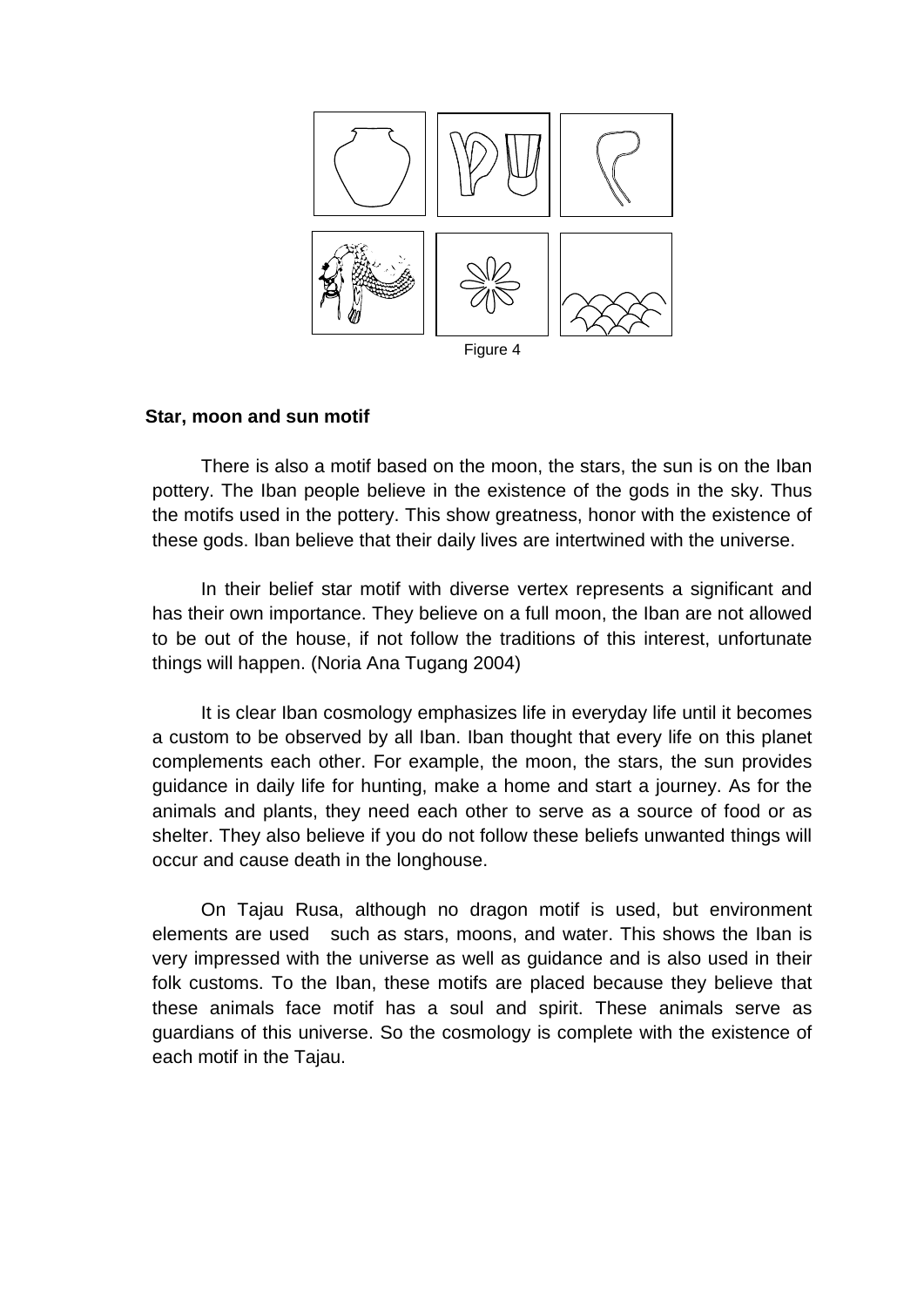

## **Animal faces decoration**

If it is look at each of the Tajau that is used by the Iban, there are animal faces decorations on each handle of the Iban pottery. The Iban belief there is a spirit at the animal. They consider it has soul and can give zest of life to them and also provide supernatural power. The animals function as a universe protector. Thus the cosmology is complete with the existence of the motif on each Tajau.



Figure 6

# **Motif composition**

Inside the motif decoration found on Iban pottery, each composition or the place of motives are concerned. It is not just a beautiful decoration. In Iban pottery, a large dragon motif must be placed in the middle between the top and bottom of the pottery. It is the main symbol of worship of the Iban. Meanwhile, it can be seen clearly the motif placement of the animals, plants, the stars, the moon and the sun is at the side of the dragon. They believe that this motif serves as a guardian and give food to the dragon.

If only the dragon motif is placed on pottery, there will be bad things happen. They believe the dragon will eat the owner so will cause death.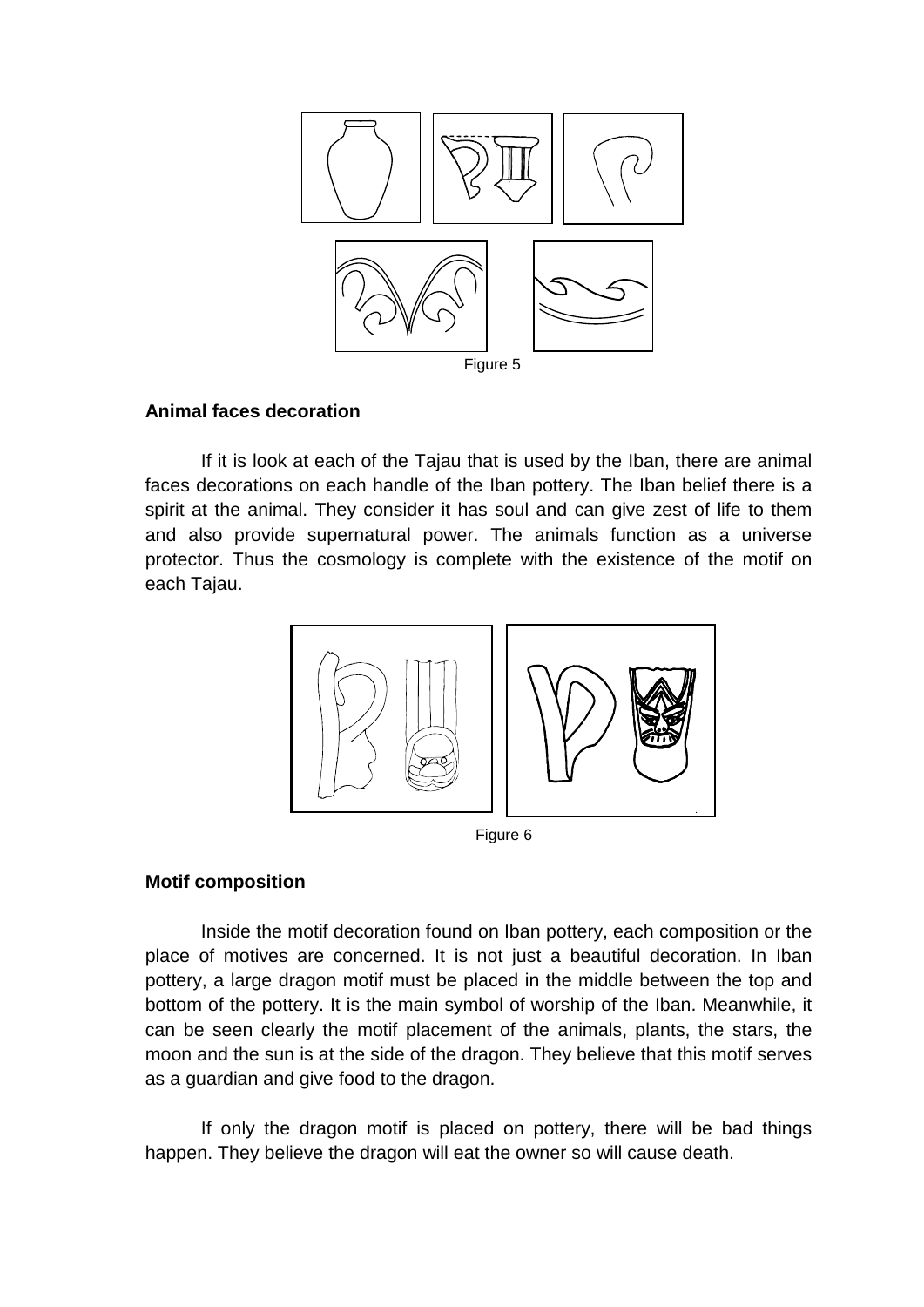Thus, each motif on pottery must have cosmology that related with the universe so as to avoid unintended things. Iban highly believes in the existence of gods and goddess, the supernatural and spirit. To them this life is a teaching for them to continue to life in this world. If not follow bad thing will happen such as natural disasters, drought, and so on.

Based on informer, Ana Tugang Noria, she recounts at one point there was a cry tajau and can only be heard by a man. This guy has got a dream that the tajau turned into a human and asked to find for his missing partner. This guy has been trying to find another tajau that is the partner of the tajau he found. In the end, the tajau was successfully united and the guy has got well-being and harmony in life.

Based on the dreams, Iban believe that every living being in this world, have been paired. They balance each other. If it is single, unwanted things will happen. Hence, the Iban belief in each motif on the tajau must be paired. It can be seen clearly at each motif on the tajau that is used in the 'Adat Tusun Tunggu'.The motifs are not placed on the tajau, Iban believe the spirit of the dragon will be disturbed by evil spirits and will cause the death of the tajau owner.

### **CONCLUSIONS**

It is such a beautiful thought of the Iban cosmology. Each tajau has its own cosmology and complete each other. They belief the environment surrounded them will give happiness and harmony in their daily life's until it became custom inherited by their ancestors. However, now The Iban ways of life has changed according to the time changes. Even though changes occur; custom and culture must be emphasized as a result that the nowadays generation will know their history so it won't just disappear.

### **REFERENCES**

Benedict Sandin (1980). *Iban Way of Life*. Borneo Literature Bureau.

Cheu Hock-Tong (Ed.). (1987). *Teori Agama Primitif*. Bangi : Universiti Kebangsaan Malaysia.

Dickson M.G. (1986). *Sarawak and its People*. Kuching, Sarawak: Borneo Literature Bureau.